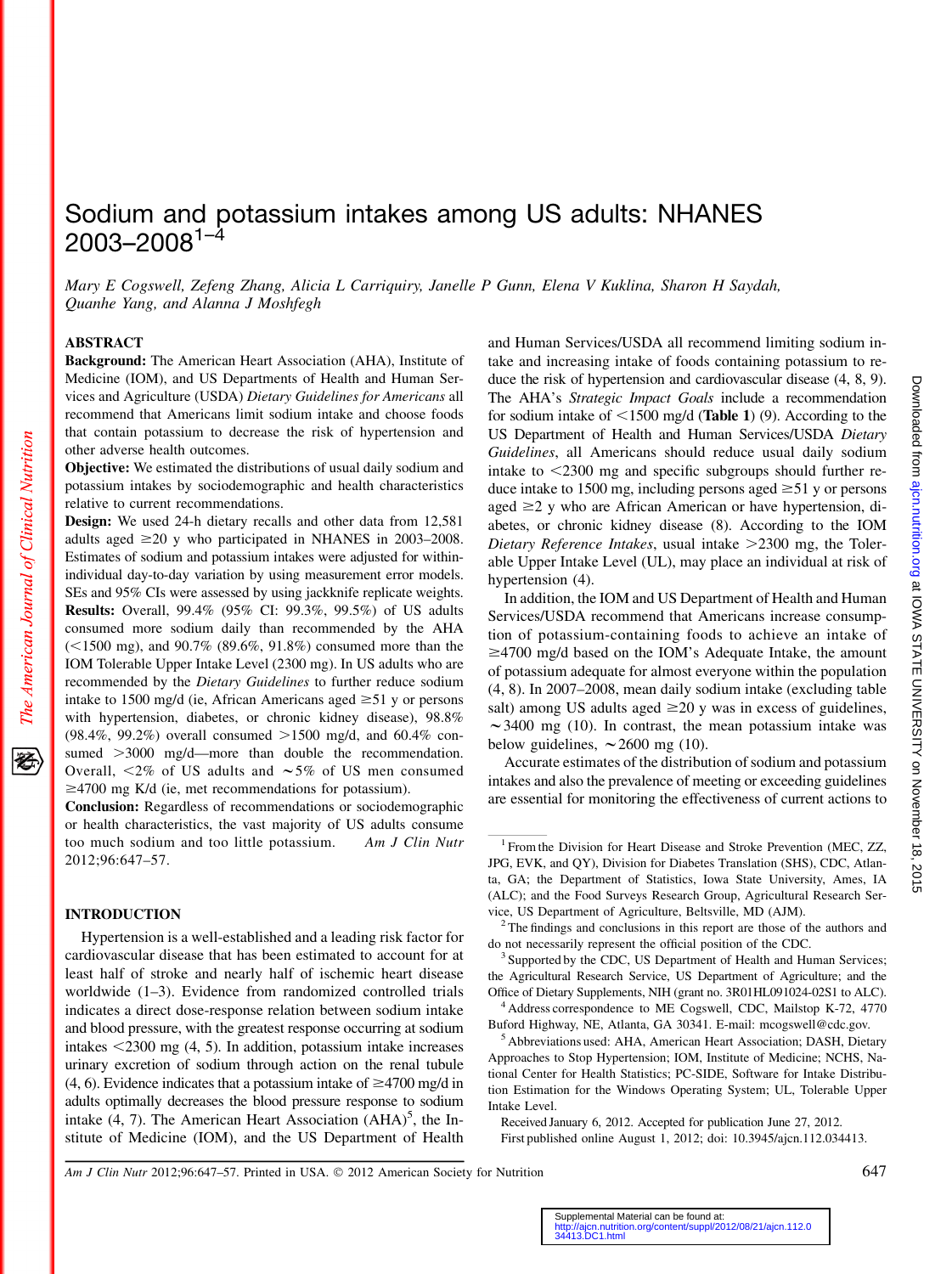The American Journal of Clinical Nutrition

经

# TABLE 1

Current recommendations to limit sodium intake among healthy US adults aged 20 y and older<sup>1</sup>

| Organization                                                   | Recommendation                                           | Year | Population                                                                                             | Usual sodium intake<br>$<$ 1500 mg/d |  |
|----------------------------------------------------------------|----------------------------------------------------------|------|--------------------------------------------------------------------------------------------------------|--------------------------------------|--|
| American Heart Association                                     | Strategic Impact Goal Through<br>$2020$ and Beyond $(9)$ | 2010 | Based on a 2000-kcal diet and<br>"should be scaled accordingly for other<br>levels of intake"          |                                      |  |
| US Departments of Health and<br>Human Services and Agriculture | Dietary Guidelines for<br>Americans (8)                  | 2010 | Age 20–50 y; non–African Americans<br>without hypertension, diabetes, or<br>chronic kidney disease     | $<$ 2300 mg/d                        |  |
|                                                                |                                                          |      | Age 20–50 y; African Americans or<br>persons with hypertension, diabetes,<br>or chronic kidney disease | $1500$ mg/d                          |  |
|                                                                |                                                          |      | Age $\geq 51$ y                                                                                        | $1500$ mg/d                          |  |
| Institute of Medicine                                          | Dietary Reference Intake:<br>UL(4)                       | 2005 | Age $\geq 20$ y <sup>2</sup>                                                                           | $2300$ mg/d                          |  |

Recommendations in this table are truncated at age 20 y to correspond with the population of interest in this study.

<sup>2</sup> Older adults, African Americans, and people with hypertension, diabetes, or chronic kidney disease "should benefit from a level of sodium intake below the UL [Tolerable Upper Intake Level] of 2.3 g (100 mmol)/d," but this level is not defined (4). The UL is "not a recommended intake . as with other ULs there is no benefit to consuming levels above the AI [adequate intake]." The AI is 1500 mg/d for adults aged 20–50 y, 1300 mg/d for adults aged 51–70 y, and 1200 mg/d for adults aged  $\geq 71$  y.

reduce sodium in processed and restaurant foods and efforts to increase consumption of potassium-containing fruit and vegetables, lean meats, and milk. Limited data exist on usual daily sodium and potassium intakes among US adults (4, 8, 11–14). Information from one 24-h dietary recall can be used to estimate mean population intake but does not account for day-to-day variation in food consumed by individuals and can overestimate or underestimate the population prevalence above and below specific thresholds (15–18). In addition, large sample sizes from multiple survey years are required to achieve statistically reliable prevalence estimates among specific population subgroups. Subsequently, our objective is to provide baseline estimates of the distributions of usual sodium and potassium intakes by sociodemographic and health characteristics relative to current recommendations from the AHA, IOM, and US government (4, 8, 9). A secondary objective was to compare our estimates with previous estimates among US adults (4) to determine whether usual sodium or potassium intakes changed since 1988–1994.

## SUBJECTS AND METHODS

NHANES is a large, multistage, complex survey of the noninstitutionalized US population conducted by the National Center for Health Statistics (NCHS), CDC. Detailed descriptions of the survey design and data collection procedures are available elsewhere (19–21). Briefly, the population was sampled with a complex, stratified, multistage probability cluster sampling design to provide data that are representative of the overall noninstitutionalized US population. Selected participants consent to a household interview followed by an examination in the NHANES Mobile Examination Center. Data are released in 2-y cycles that include  $\sim$  10,000 participants from sampled counties across the country. NHANES was reviewed and approved by the NCHS ethics review board. Participants provided written informed consent before participation.

We combined 6 y (3 cycles) in our analysis, 2003–2004, 2005– 2006, and 2007–2008. During these 3 cycles, examination participation rates among adults aged  $\geq 20$  y were 68.6%, 71.0%, and 70.6%, respectively (22). Certain population subgroups were oversampled in each phase to allow reliable estimates within the subgroups. For NHANES 2003–2008, subgroups oversampled included, but were not limited to, persons aged  $\geq 60$  y, Mexican Americans, and non-Hispanic black Americans. Of the 14,387 participants aged  $\geq$ 20 y who participated in the examination and provided at least one reliable 24-h dietary recall, we sequentially excluded pregnant women  $(n = 579)$  and participants who were missing data on blood pressure or medication use for hypertension  $(n = 413)$ , chronic kidney disease  $(n = 667)$ , self-reported diabetes  $(n = 10)$ , education  $(n = 8)$ , or BMI  $(n = 129)$ . The final sample included 12,581 adults. Compared with nonpregnant adult participants excluded from the sample because of missing information ( $n = 1227$ ), a larger proportion of participants included in the sample were non-Hispanic white (73% compared with 63%;  $P < 0.001$ ), and a smaller proportion was non-Hispanic black (11% compared with 18%;  $P < 0.001$ ). In addition, the included participants were slightly older (mean: 47 compared with 46 y;  $P = 0.04$ ) but did not differ in the distribution of sex.

#### Sodium and potassium intakes

Data on sodium and potassium intakes from the diet were assessed by using 24-h dietary recalls. The first recall was administered in person, followed by a telephone recall administered 3–10 d later. Nutrient values, including sodium and potassium, were assigned to foods by using the USDA Food and Nutrient Database for Dietary Studies corresponding to each 2-y phase (23). Dietary sodium and potassium intakes for each day of intake for each individual were estimated by summing the sodium and potassium consumed from each food or beverage reported for that day. Beginning in 2005, consumption of tap and bottled water was collected during the 24-h recall and included in estimates of individual sodium intake. In 2003–2004, tap and plain bottled water intake information was collected after the 24-h dietary recall and not included in estimates of individual sodium intake. The mineral content of water consumed was quantified by using the nutrient profile for those items in the Food and Nutrient Database for Dietary Studies 2.0 (24). We then added the sodium content of water to individual sodium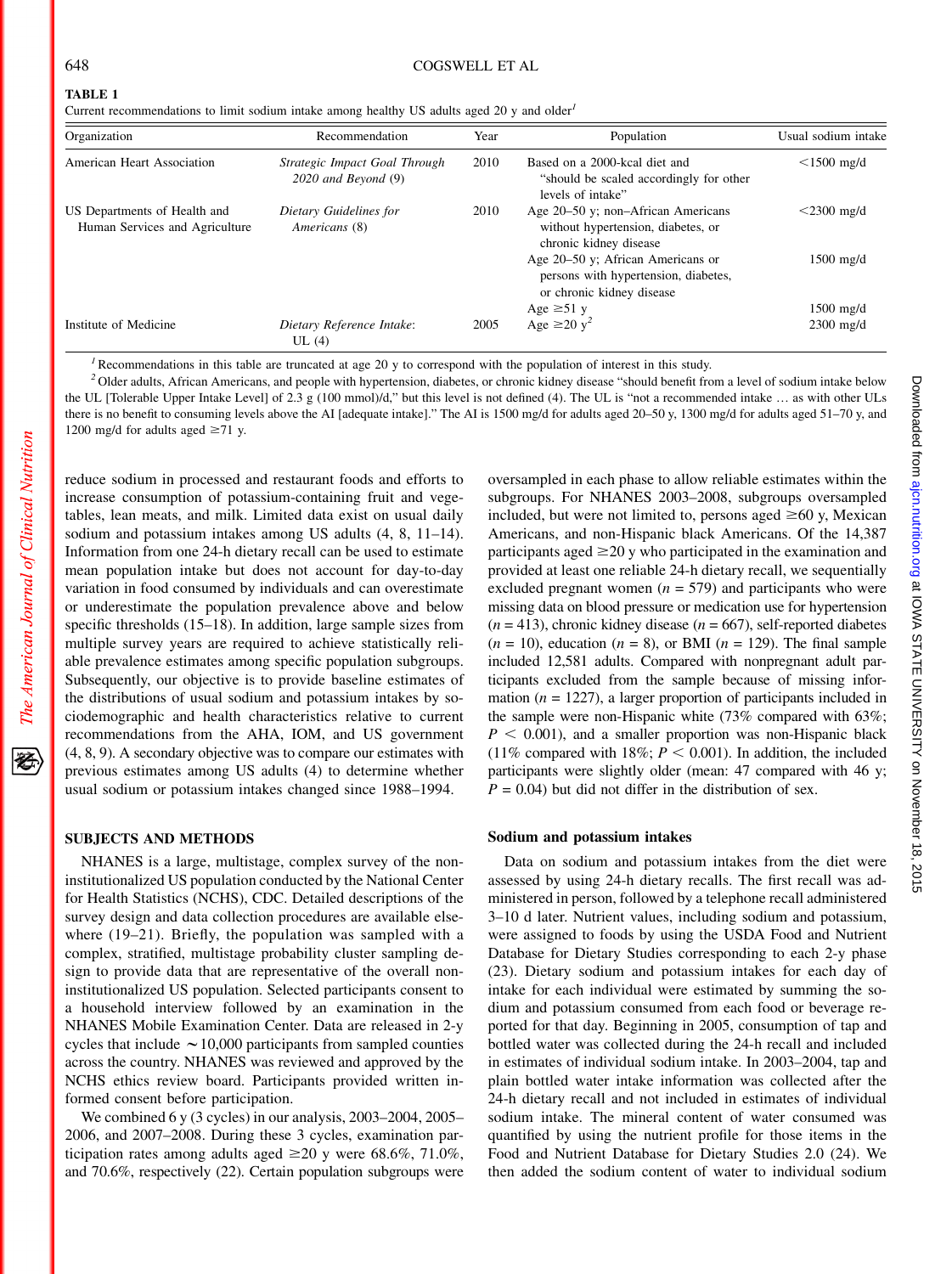intake from other sources. The sodium content of designated foods likely to be prepared at home and reported to be obtained from the store in What We Eat in America are adjusted downward according to the typical amount of salt added during home preparation for those who reported salt use during cooking as "never," "rarely," or "occasionally" (23). Sodium intake does not include salt added at the table (23). We chose to focus on sodium intake from food and beverages, excluding salt added at the table, because foods and beverages are the primary source of sodium intake (25). To examine whether adults exceeded the AHA and IOM UL recommendations to limit sodium intake, we examined the proportion with usual intakes  $\geq 1500$  or 2300 mg/d, respectively.

#### Covariates

Age, sex, race-ethnicity, education, and income were selfreported. Race or ethnicity was categorized as non-Hispanic white, non-Hispanic black, or Mexican American. BMI was calculated as kilograms of measured weight divided by meters of measured height squared. We categorized BMI according to guidelines from the National Heart, Lung and Blood Institute (26). Poverty index ratios are defined as household income relative to national poverty thresholds for a household of similar size, composition, and location. We categorized the poverty index ratio as  $\leq 130\%$  or  $>130\%$  because this threshold is often used for qualification for federal assistance programs. Mean blood pressure was estimated from up to 3 readings, obtained under standard conditions during a single physical examination at the Mobile Examination Center. Hypertension was defined as mean systolic blood pressure  $\geq 140$  mm Hg, mean diastolic blood pressure  $\geq 90$  mm Hg, or self-reported use of antihypertensive medication as in previous studies (27, 28). Among individuals without hypertension, prehypertension was defined as a mean systolic blood pressure of 120 to 139 mm Hg or a mean diastolic pressure of 80 to 89 mm Hg (28). Normal blood pressure was defined as a mean systolic blood pressure  $\leq 120$  mm Hg and a mean diastolic blood pressure  $<80$  mm Hg.

Chronic kidney disease was defined as an estimated glomerular filtration rate  $\leq 60$  mL  $\cdot$  min<sup>-1</sup>  $\cdot$  1.73 m<sup>-2</sup> estimated from calibration equations by using the serum creatinine concentration and other factors or the urinary albumin/creatinine ratio  $>$ 30 mg/g (29, 30). A partial urine specimen (spot) was collected during the examination. Urinary albumin was measured by using a solid-phase fluorescent immunoassay. Urinary and serum creatinine concentrations were analyzed by using a colorimetric assay (Jaffe rate method). The 2005–2006 serum creatinine values were adjusted by using the formula  $-0.016 + 0.978 \times$ (NHANES 2005–2006 uncalibrated serum creatinine, mg/dL), developed by the NCHS to ensure the comparability with standard creatinine. We defined diagnosed diabetes by an affirmative response to the question, "Other than during pregnancy, have you ever been told by a doctor or health professional that you have diabetes or sugar diabetes?"

## Statistical analyses

We used the Software for Intake Distribution Estimation for the Windows Operating System (PC-SIDE, version 1.0; Iowa State University) to estimate the usual intake of sodium and

potassium, which accounted for between- and within-person variations in intake (31, 32). We estimated the distributions (medians, percentiles, and proportion who consumed  $\geq$ 1500 or  $\geq$ 2300 mg Na/d or  $\geq$ 4700 mg K/d), overall and by subgroup, day of the week of the recall, and age, sex, and race-ethnicity group. All participants in the sample had an initial 24-dietary recall, and 89.6% had a second recall. We also used PC-SIDE to output 1000 representative usual intakes by population subgroups to graph the distribution of intakes. We used R statistical software to plot the estimated probability functions (in mg Na) of usual intakes from the 1000 representative intakes (33). We used combined 6-y first-day dietary sampling weights to account for differential nonresponse and noncoverage and to adjust for oversampling. We estimated SEs and 95% CIs for usual intakes from PC-SIDE by using a set of 92 jackknife repeated-replication weights based on the 6-y combined sampling weights. When 95% CIs did not overlap, differences between independent population subgroups in percentiles of usual nutrient intakes were considered statistically significant. To test differences between participants included and excluded from our sample, we used chi-square tests and t tests in Survey Data Analysis Software (Research Triangle Institute, version 10.0).

#### Additional analyses

To examine whether usual intake of US adults exceeded the amounts in the 2010 Dietary Guidelines for sodium, we classified adults recommended to reduce sodium consumption to 1500 mg Na/d as adults with one more of the following characteristics: age  $\geq$ 51 y, non-Hispanic black, hypertension, diabetes (diagnosed or undiagnosed), or chronic kidney disease (8). All other adults were included in the group recommended to consume  $\leq$ 2300 mg Na/d. For these subanalyses, we used the same original exclusion criteria but restricted our analyses to the fasting subsample  $(n =$ 5564) and defined undiagnosed diabetes as glycated hemoglobin  $\geq 6.5\%$  or fasting plasma glucose  $\geq 126$  mg/dL (34). Plasma glucose was analyzed by using a hexokinase enzymatic method and glycated hemoglobin by using HPLC. Along with restricting the previous analytic sample to the fasting subsample, we further sequentially excluded adults with missing information on undiagnosed diabetes ( $n = 16$ ) or who reported they were receiving dialysis ( $n = 13$ ) for a sample size of 5535. For this analysis we used PC-SIDE, as described previously, but estimated SEs with a separate set of 92 jackknife repeated-replication weights based on 6-y combined sampling weights for the fasting subsample in 2003–2008.

Finally, to assess whether usual sodium and potassium intakes changed over time, we stratified our original sample into age and sex subgroups and used exclusion criteria and adjustments to duplicate the previous analyses of US adults in 1988–1994 (4). In 1988–1994,  $\sim$  5% of adults had a second 24-h dietary recall, which was used to adjust for measurement error variance of usual sodium and potassium intakes (35). As in NHANES 2003– 2008, the estimates of sodium from foods and beverages in NHANES 1988–1994 do not include salt added at the table. Similar to NHANES 2003–2008, adjustments were made for salt used in home preparation of foods; however, rather than a single question asked at the end of the survey used to adjust all designated foods, participants were asked about preparation for each of the designated foods (eg, cooking rice in salted or

经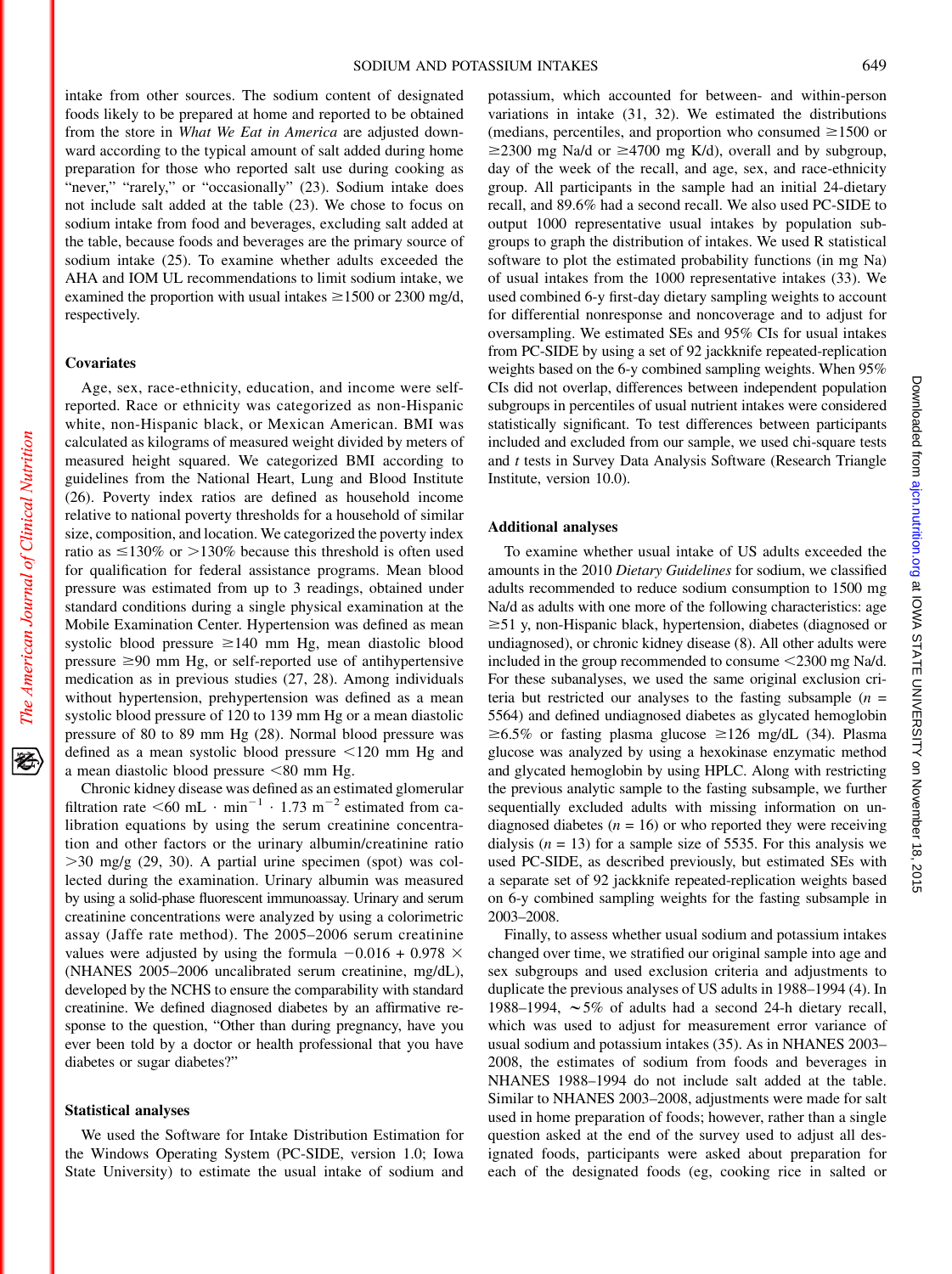The American Journal of Clinical Nutrition

Distribution of usual daily sodium intake among US adults aged  $\geq$ 20 y: NHANES 2003–2008<sup>1</sup>

|                                     |                    |                   | Usual sodium intake |                   |                                        |                                        |
|-------------------------------------|--------------------|-------------------|---------------------|-------------------|----------------------------------------|----------------------------------------|
| Category                            | No. of<br>subjects | 25th Percentile   | Median              | 75th Percentile   | Subjects consuming<br>$\geq$ 1500 mg/d | Subjects consuming<br>$\geq$ 2300 mg/d |
|                                     |                    | mg/d              | mg/d                | mg/d              | $\%$                                   | $\%$                                   |
| All                                 | 12,581             | 2794 (2744, 2844) | 3371 (3318, 3424)   | 4029 (3967, 4091) | 99.4 (99.3, 99.5)                      | 90.7 (89.6, 91.8)                      |
| Age                                 |                    |                   |                     |                   |                                        |                                        |
| $20 - 30$ y                         | 2161               | 3079 (2959, 3199) | 3697 (3567, 3827)   | 4394 (4249, 4539) | 99.8 (99.7, 99.9)                      | 95.0 (93.4, 96.5)                      |
| $31 - 50y$                          | 4240               | 3002 (2932, 3072) | 3625 (3548, 3702)   | 4341 (4245, 4437) | 99.7 (99.5, 99.8)                      | 93.8 (92.7, 95.0)                      |
| $51 - 70y$                          | 3915               | 2611 (2547, 2675) | 3153 (3079, 3227)   | 3775 (3685, 3865) | 99.2 (99.0, 99.4)                      | 86.6 (84.8, 88.5)                      |
| $\geq 71$ y                         | 2265               | 2171 (2115, 2227) | 2592 (2522, 2662)   | 3076 (2985, 3167) | 97.5 (96.9, 98.0)                      | 67.7 (64.1, 71.2)                      |
| Sex                                 |                    |                   |                     |                   |                                        |                                        |
| Male                                | 6379               | 3326 (3267, 3385) | 4008 (3941, 4075)   | 4787 (4703, 4871) | 99.9 (99.8, 99.9)                      | 96.9 (96.4, 97.4)                      |
| Female                              | 6202               | 2357 (2316, 2398) | 2836 (2790, 2882)   | 3382 (3324, 3440) | 98.2 (97.9, 98.6)                      | 77.6 (75.8, 79.5)                      |
| Race-ethnicity <sup>2</sup>         |                    |                   |                     |                   |                                        |                                        |
| Non-Hispanic white                  | 6435               | 2864 (2802, 2926) | 3423 (3360, 3487)   | 4059 (3987, 4131) | 99.7 (99.6, 99.8)                      | 92.5 (91.4, 93.7)                      |
| Non-Hispanic black                  | 2551               | 2587 (2494, 2680) | 3161 (3053, 3269)   | 3820 (3688, 3952) | 98.7 (98.2, 99.3)                      | 85.2 (82.5, 88.0)                      |
| Mexican American                    | 2357               | 2632 (2527, 2737) | 3251 (3131, 3371)   | 3954 (3808, 4100) | 98.6 (98.1, 99.1)                      | 85.9 (83.1, 88.7)                      |
| Household income <sup>3</sup>       |                    |                   |                     |                   |                                        |                                        |
| $\leq$ 130% Federal poverty index   | 3317               | 2507 (2420, 2594) | 3115 (3014, 3216)   | 3831 (3708, 3954) | 98.0 (97.5, 98.6)                      | 82.4 (79.7, 85.1)                      |
| $>130\%$ Federal poverty index      | 8497               | 2893 (2845, 2941) | 3447 (3391, 3503)   | 4076 (4006, 4146) | 99.7 (99.6, 99.8)                      | 93.2 (92.3, 94.0)                      |
| Education                           |                    |                   |                     |                   |                                        |                                        |
| $<12$ y                             | 3620               | 2452 (2372, 2532) | 3040 (2945, 3135)   | 3723 (3602, 3844) | 97.8 (97.2, 98.4)                      | 80.7 (77.9, 83.4)                      |
| 12 y or GED                         | 3108               | 2783 (2716, 2850) | 3351 (3273, 3429)   | 3996 (3898, 4094) | 99.5 (99.3, 99.6)                      | 90.7 (89.2, 92.1)                      |
| $>12$ y                             | 5853               | 2939 (2878, 3000) | 3489 (3424, 3554)   | 4116 (4050, 4182) | 99.8 (99.7, 99.8)                      | 94.1 (93.3, 95.0)                      |
| BMI                                 |                    |                   |                     |                   |                                        |                                        |
| $<$ 18.5 kg/m <sup>2</sup>          | 189                | 2446 (2130, 2762) | 3065 (2759, 3371)   | 3763 (3336, 4190) | $-4$                                   | 80.1 (69.2, 90.9)                      |
| 18.5-24.9 $\text{kg/m}^2$           | 3547               | 2784 (2708, 2860) | 3361 (3280, 3442)   | 4033 (3937, 4129) | 99.4 (99.3, 99.6)                      | 90.6 (88.8, 92.4)                      |
| 25.0–29.9 kg/m <sup>2</sup>         | 4405               | 2788 (2725, 2852) | 3315 (3245, 3385)   | 3910 (3830, 3990) | 99.6 (99.4, 99.7)                      | 91.4 (90.0, 92.8)                      |
| $\geq$ 30.0 kg/m <sup>2</sup>       | 4440               | 2847 (2769, 2925) | 3453 (3369, 3537)   | 4138 (4038, 4238) | 99.4 (99.2, 99.5)                      | 91.3 (89.7, 92.8)                      |
| Hypertension status <sup>5</sup>    |                    |                   |                     |                   |                                        |                                        |
| Hypertension                        | 4867               | 2583 (2504, 2662) | 3121 (3028, 3214)   | 3740 (3627, 3853) | 99.1 (98.8, 99.4)                      | 85.7 (83.3, 88.1)                      |
| Prehypertension                     | 3228               | 2991 (2907, 3075) | 3596 (3493, 3699)   | 4286 (4169, 4403) | 99.7 (99.5, 99.8)                      | 93.9 (92.3, 95.4)                      |
| No hypertension                     | 4486               | 2857 (2774, 2940) | 3430 (3347, 3513)   | 4082 (3987, 4177) | 99.6 (99.5, 99.7)                      | 92.1 (90.7, 93.6)                      |
| Diabetes diagnosis <sup>6</sup>     |                    |                   |                     |                   |                                        |                                        |
| Yes                                 | 1471               | 2537 (2455, 2619) | 3071 (2977, 3165)   | 3681 (3562, 3800) | 98.9 (98.4, 99.3)                      | 84.2 (81.4, 87.0)                      |
| N <sub>o</sub>                      | 11,110             | 2821 (2771, 2871) | 3399 (3345, 3453)   | 4058 (3995, 4121) | 99.5 (99.4, 99.6)                      | 91.3 (90.2, 92.4)                      |
| Chronic kidney disease <sup>7</sup> |                    |                   |                     |                   |                                        |                                        |
| Yes                                 | 2546               | 2397 (2323, 2471) | 2891 (2809, 2973)   | 3471 (3375, 3567) | 98.5 (98.0, 98.9)                      | 79.4 (76.2, 82.5)                      |
| No                                  | 10,035             | 2870 (2819, 2921) | 3457 (3401, 3513)   | 4127 (4062, 4192) | 99.6 (99.4, 99.7)                      | 92.1 (91.1, 93.1)                      |

<sup>1</sup> Medians, IQRs, and proportions  $\geq 1500$  and  $\geq 2300$  mg/d and 95% CIs for all measures (in parentheses) were estimated from Software for Intake Distribution Estimation for the Windows Operating System (Department of Statistics, Iowa State University) with jackknife replicate weights and were adjusted for interview method (in person or by phone), day of the week, age (continuous), sex, and race-ethnicity as possible. Sample sizes are unweighted. Pregnant women and individuals missing data on sodium intakes and covariates were excluded. GED, general equivalency diploma. <sup>2</sup>Categories do not add up to total because "other race-ethnicity" was not included.

<sup>3</sup> Family income was defined as total household income divided by the poverty threshold for the year of the interview multiplied by 100.<br><sup>4</sup> Does not meet standard of statistical reliability, relative SE >40%.

<sup>5</sup> Hypertension was defined as a mean systolic blood pressure  $\geq$  140 mm Hg, a mean diastolic blood pressure  $\geq$ 90 mm Hg, or self-reported use of antihypertensive medication (25, 26). Prehypertension was defined as a mean systolic blood pressure 120–139 mm Hg or a mean diastolic blood pressure 80–89 mm Hg (26). Normal blood pressure was defined as a mean systolic blood pressure <120 mm Hg and a mean diastolic blood pressure <80 mm Hg. Mean blood pressure was estimated from up to 3 readings on a single occasion. <sup>6</sup> Diabetes was defined by self-reported diagnosis by a health care provider.

<sup>7</sup>Chronic kidney disease was defined as an estimated glomerular filtration rate <60 mL  $\cdot$  min<sup>-1</sup>  $\cdot$  1.73 m<sup>-2</sup> or urinary albumin/creatinine ratio >30 mg/g (27, 28).

unsalted water), and the salt content was adjusted accordingly (36). To be comparable with 1988–1994 analyses, we limited our data to individuals who provided a complete, reliable, initial dietary recall and excluded women who were pregnant or lactating or missing information on pregnancy and lactating status. After the exclusions, there were 14,208 participants for analyses in 2003–2008. For 2003–2008, data were adjusted for interview

method (first or second 24-h dietary recall) and the day of the week but no other characteristics. We estimated SEs and 95% CIs for usual intakes in 2003–2008 by using a set of 92 jackknife repeated-replication weights based on the 6-y combined firstday dietary sampling weights. To compare intakes in 2003–2008 with intakes with those previously published in 1988–1994, we also estimated mean intakes. To test differences in mean usual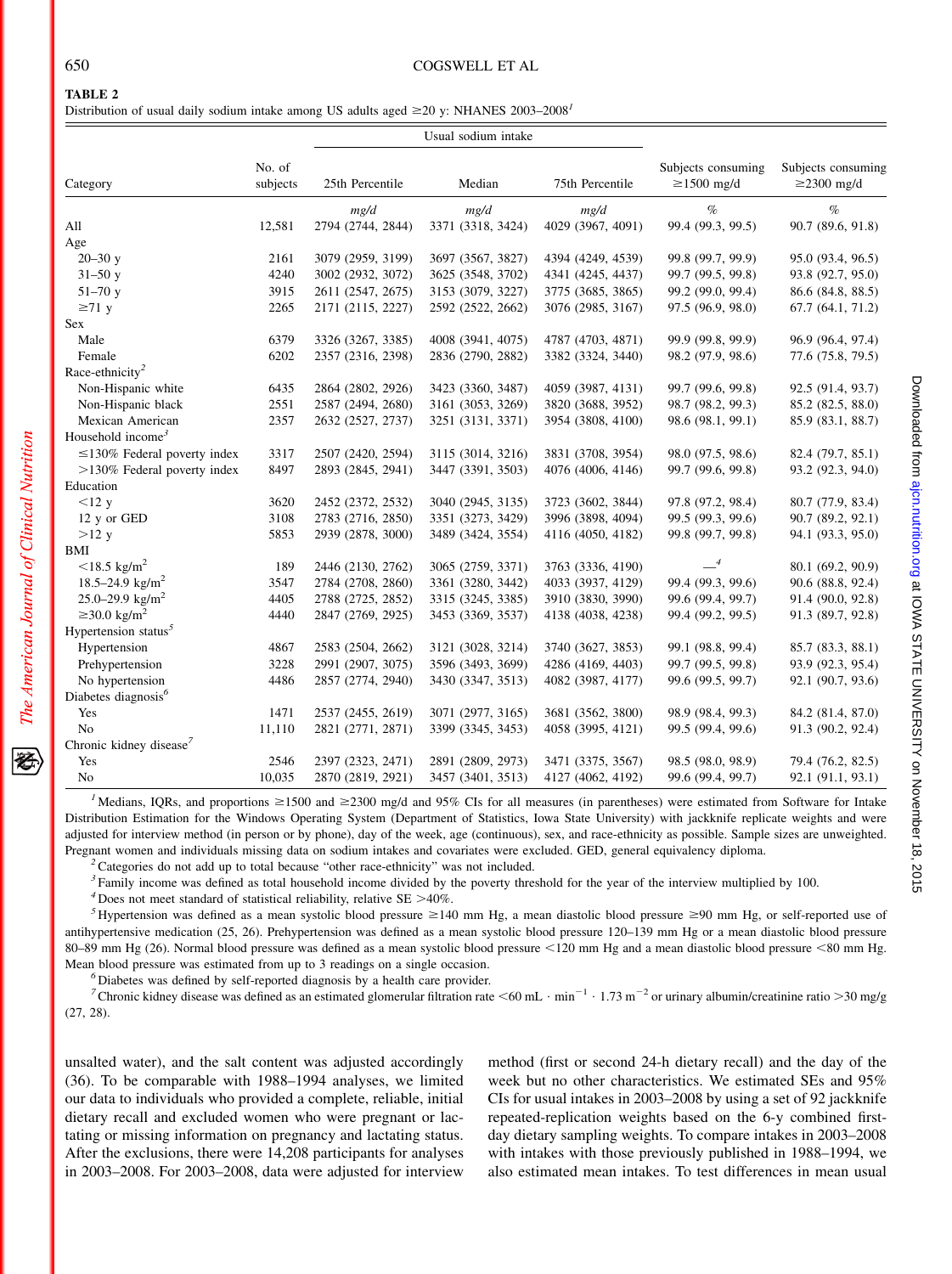intakes between usual sodium and potassium intakes over time, we used z tests based on the means and SEs for NHANES 1988– 1994 and 2003–2008.

# **RESULTS**

Median usual daily sodium intake excluding table salt was 3371 mg (IQR: 2794, 4029) among US adults aged  $\geq 20$  y in 2003–2008 (Table 2). A total of 99.4% and 90.7% of US adults consumed  $\geq 1500$  or  $\geq 2300$  mg, respectively. Usual sodium intake varied by sociodemographic characteristics. In comparison with adults aged 20–30 y, usual sodium intake did not differ among adults aged 31–50 y but was significantly lower among adults aged  $\geq 51$  y (Table 2). Across the sociodemographic and health characteristics examined, adults aged  $\geq$ 71 y consumed the least amount of sodium: median sodium intake was 2592 mg/d, 97.5% consumed  $\geq 1500$  mg/d, and 67.7% consumed  $\geq 2300$  mg/d. Compared with men, women consumed significantly less sodium (Table 2, Figure 1). On average, women consumed  $\sim$  1000– 1400 mg less sodium than did men across the distribution (Table 2). In comparison with non-Hispanic white adults, usual intakes were somewhat lower among non-Hispanic black adults across the distribution. Usual sodium intakes among Mexican-American adults were in between those of non-Hispanic black and white adults. Usual sodium intake was greater with higher income and education.

Usual sodium intake varied little by BMI, except among the small group of adults with BMI  $\leq$ 18.5. Although CIs were wide, among this group median usual sodium intake was 3065 mg/d, and 80.1% consumed  $\geq$ 2300 mg Na/d (Table 2).

In comparison with their counterparts, usual median daily sodium intake was  $\sim$  200–300 mg lower among adults with hypertension, diagnosed diabetes, or chronic kidney disease (Table 1). Despite slightly lower overall intakes,  $>99\%$  of adults with these specific chronic diseases consumed  $>1500$  mg Na/d (Table 2). In contrast with that in adults with hypertension, usual sodium intake among adults with prehypertension was significantly higher across its distribution. Close to 100% of adults with prehypertension consumed  $\geq 1500$  mg/d, and 93.9% consumed  $\geq 2300$  mg Na/d (Table 2, Figure 2).

The *Dietary Guidelines* recommend that persons aged  $\geq 2$  y should limit sodium intake to  $\leq$ 2300 mg/d, and persons aged  $\geq 51$  y, African Americans, or persons with hypertension, diabetes, or chronic kidney disease should further reduce sodium intake to 1500 mg/d. In comparison with adults recommended to further reduce intake to 1500 mg Na/d, usual sodium intake was greater among adults recommended to consume <2300 mg Na/d (Figure 3). Among adults recommended to further reduce sodium intake to 1500 mg/d, median usual daily sodium intake was 3240 mg; 98.8% (95% CI: 98.4%, 99.2%) consumed  $\geq 1500$ mg Na/d (Table 3). In addition, most of these adults (60.4%; 95% CI: 56.7%, 64.8%) consumed  $>3000$  mg/d (data not



FIGURE 1. Estimated usual intake of sodium (in mg/d) among US adults aged  $\geq$  20 y by sex, NHANES 2003–2008, n = 12,581. R statistical software was used to plot the estimated probability function (in mg Na) of usual intakes from the 1000 representative intakes. The figure represents the probability of an individual's usual sodium intake falling within a particular region given by the integral of individual usual sodium intake density over the region. The integral over the entire space is equal to one.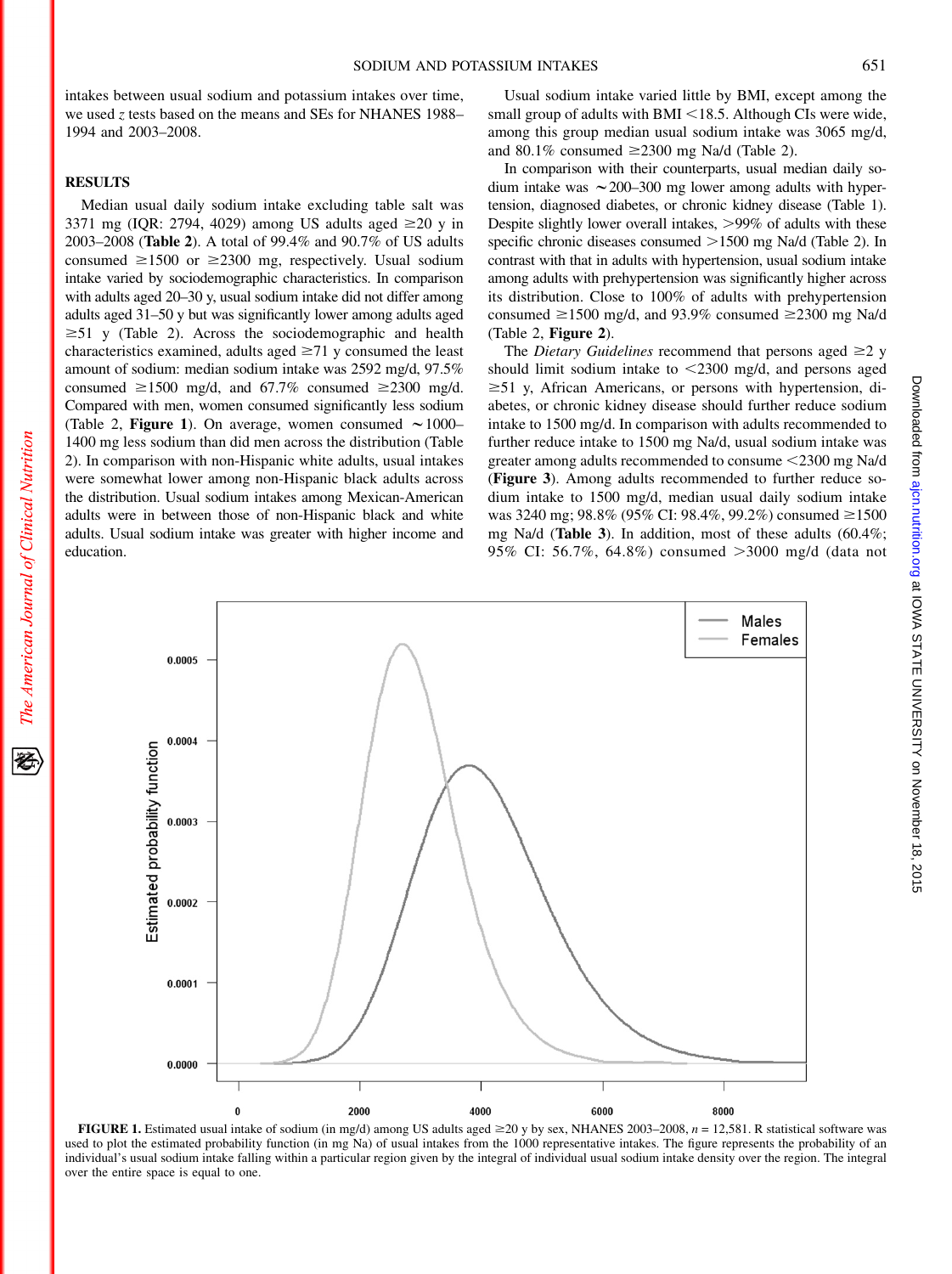shown). Of the remainder of adults recommended to consume  $\leq$ 2300 mg/d, the median intake was 3752 mg, and 95.2% (95%) CI: 94.2%, 96.2%) consumed  $\geq 2300$  mg/d (Table 3). Even among females recommended to consume  $\langle 2300 \rangle$  mg/d, the vast majority (72.3%) consumed in excess of recommendations (Table 3).

Usual adult sodium intake by age and sex in 2003–2008 did not differ substantially from previously published estimates for 1988–1994, with few exceptions (see Supplemental Table 1 under "Supplemental data" in the online issue). In 1988–1994, US men aged 19–30 y had the highest median and mean usual sodium intakes of any age group and sex group (median  $\pm$  SE intake: 4717  $\pm$  132 mg; mean  $\pm$  SD intake: 4746  $\pm$  88 mg). In 2003–2008, the median daily intake among US men aged 19–30 y was 4359  $\pm$  102 mg, and the mean intake was 4464  $\pm$  83 mg. The mean usual sodium intake in 2003–2008 among men aged 19–30 y did not differ from that among men aged 31–50 y (4432  $\pm$  55 mg; P = 0.37), based on a z test for difference in means (data not shown) The distribution of usual sodium intake among men aged 19–30 y appears to have shifted over time, the 25th percentile was  $\sim$  700 mg less and the median  $\sim$  300 mg less, whereas the 75th percentile differed little (see Supplemental Table 1 under "Supplemental data" in the online issue). However, as expected, given that  $\sim$  5% in 1988–1994 compared with  $\sim$ 90% in 2003–2008 had a second 24-h dietary recall, at the 25th and 75th percentiles, the SEs around the 1988–1994 estimates were large,  $\sim$  400–500 mg, whereas in 2003–2008 the

SEs were  $\sim$ 90–120 mg. In comparison with 1988–1994, the quartiles and means of usual sodium intake in 2003–2008 were lower among men aged  $\geq 71$  y (eg, mean intake was 3198  $\pm$  63 mg in 1988–1994 compared with  $3021 \pm 54$  mg in 2003–2008;  $P = 0.02$ ) but were higher among women aged 51–70 y (eg, mean intake was  $2613 \pm 33$  mg in 1988–1994 compared with 2815  $\pm$  34 mg in 2003–2008;  $P \le 0.01$ ).

Overall, dietary potassium intake was less than sodium intake. The median usual potassium intake was 2631 mg (IQR: 2164 mg, 3161 mg) among US adults aged  $\geq$ 20 y in 2003–2008 (Table 4). Usual daily intake of  $\leq 2\%$  of US adults met guidelines (1.4%; 95% CI: 1.2%, 1.7%). Usual potassium intake varied by sociodemographic characteristics (Table 4). In comparison with adults aged 20–30 y, across percentiles usual potassium intake was slightly greater among adults aged 31–50 y (Table 4). Men consumed the most potassium of any sociodemographic or health group examined (median intake: 3037 mg/d), yet only 4.7% consumed  $\geq$ 4700 mg/d) (Table 4). In comparison with non-Hispanic white adults, usual intakes were significantly lower among non-Hispanic black adults across the distributions of potassium intake. Usual median potassium intake was statistically significantly higher among adults with higher income or  $>12$  y of education. In comparison with their counterparts without these conditions, usual potassium intake was statistically significantly lower among US adults with diabetes or chronic kidney disease but not obesity or hypertension.



FIGURE 2. Estimated usual intake of sodium (mg/d) among US adults aged  $\geq$ 20 y by hypertension status, NHANES 2003–2008, n = 12,581. R statistical software was used to plot the estimated probability function (in mg Na) of usual intakes from the 1000 representative intakes. The figure represents the probability of an individual's usual sodium intake falling within a particular region given by the integral of individual usual sodium intake density over the region. The integral over the entire space is equal to one.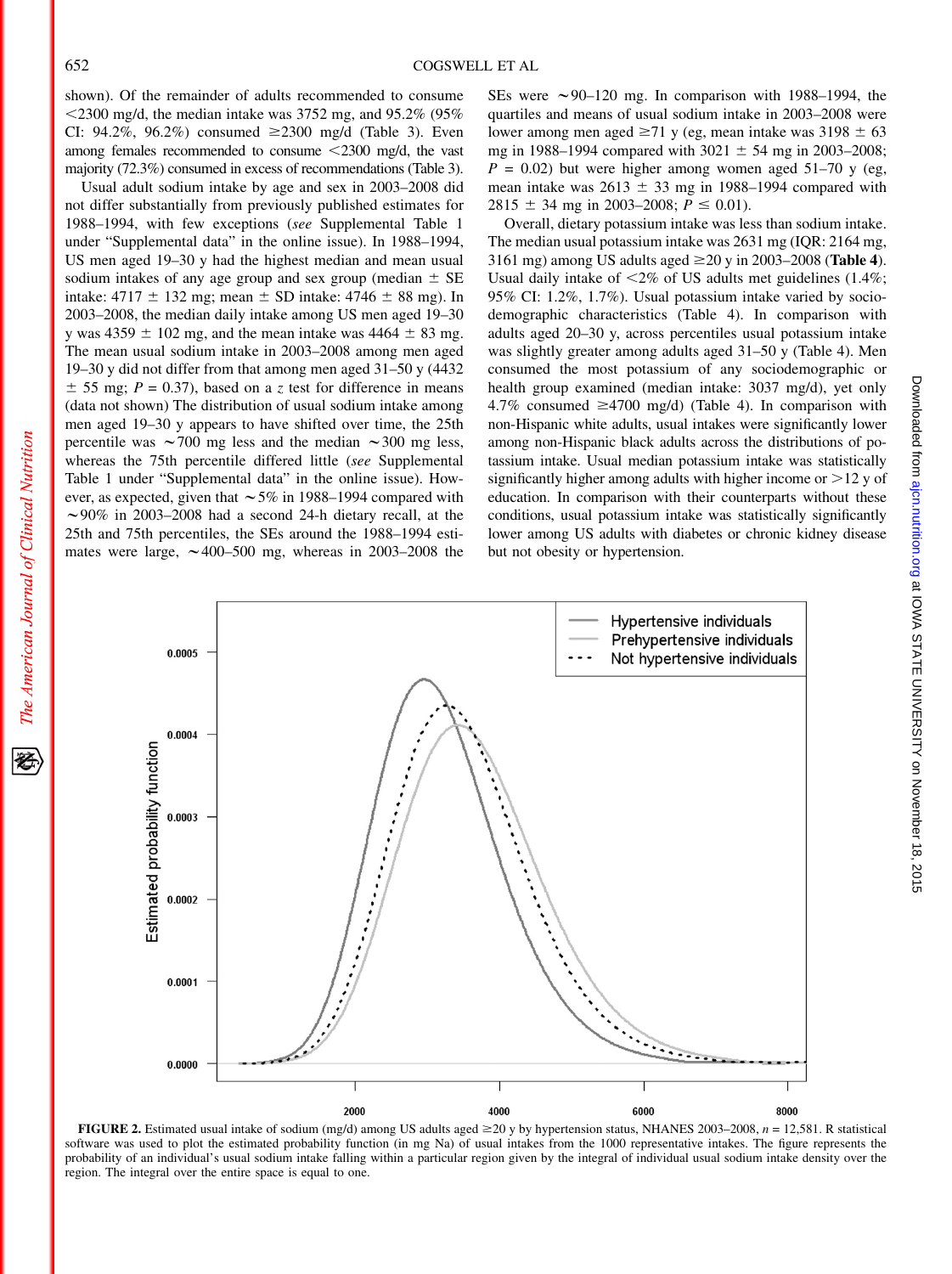#### SODIUM AND POTASSIUM INTAKES 653



FIGURE 3. Estimated usual intake of sodium (mg/d) among US adults aged  $\geq$ 20 y by recommended sodium intake according to the 2010 Dietary Guidelines for Americans, NHANES 2003–2008,  $n = 5535$ . Fasting subsample. According to the Dietary Guidelines for Americans 2010, all Americans should reduce daily sodium intake to <2300 mg (8). Population subgroups who would benefit from further reductions in sodium intake to 1500 mg/d include "persons aged 51 years and older and those of any age who are African-American or have hypertension, diabetes, or chronic kidney disease" (8). Vertical lines are drawn at 1500 and 2300 mg Na/d. R statistical software was used to plot the estimated probability function (in mg Na) of usual intakes from the 1000 representative intakes. The figure represents the probability of an individual's usual sodium intake falling within a particular region given by the integral of individual usual sodium intake density over the region. The integral over the entire space is equal to one.

Patterns of usual potassium intakes by age and sex in 2003– 2008 did not differ from patterns in 1988–1994 (see Supplemental Table 2 under "Supplemental data" in the online issue). In 2003–2008, however, the distributions of usual potassium intakes were lower across all age and sex groups. Compared with intakes in 1988–1994, average potassium intakes in 2003– 2008 were lower among US men by  $\sim$  150–380 mg ( $P \le 0.01$ ) for all comparisons) and among US women by  $\sim$ 90–150 mg.

# DISCUSSION

In 2003–2008, almost all adults exceeded the AHA recommendations for sodium intake, and the vast majority of adults consumed excessive sodium relative to either the IOM UL or the 2010 Dietary Guidelines (4, 8, 9). Given that  $\sim$  57% of US adults are recommended to consume 1500 mg/d (13),  $\sim$ 97% of the US adult population in 2003–2008 consumed more sodium than recommended by the 2010 Dietary Guidelines (8), ie,  $97\%$  =  $(0.57 \times 98.8\%) + (0.43 \times 95.2\%)$ . Specific population groups recommended in the Dietary Guidelines to further reduce intake to 1500 mg/d had lower usual median intakes than did their counterparts recommended to consume  $\leq$ 2300 mg/d, but  $>$ 98% consumed in excess of their recommended amount (1500 mg/d), with most consuming  $>2$  times in excess of 1500 mg/d. In

addition,  $\langle 2\% \rangle$  of US adults overall and  $\langle 5\% \rangle$  across specific population subgroups consumed  $\geq 4700$  mg K/d—the amount recommended to blunt the effects of sodium intake on blood pressure (4, 8).

Our results provide the most recent estimates for usual sodium and potassium intakes among US adults in relation to current dietary recommendations by sociodemographic and health characteristics (11, 14). Our estimates of usual potassium intake  $\geq$ 4700 mg/d among US men (4.7%) in 2003–2008 are comparable with previously published estimates of usual potassium intake (4.0%) (12).

In comparison with published data in 1988–1994 (4), average sodium intake in 2003–2008 did not change significantly over time across most population subgroups. In contrast with sodium intake, our data suggest that potassium intake declined. The reason for this decline is unclear: Usual intake estimates in 2003–2008 are more robust given that most participants had two 24-h dietary recalls, allowing for better adjustment for measurement error. Differences in the data collection protocols (eg, food-specific probes for salt used in preparation in 1988–1994) and processing (use of default food codes in either survey) may contribute to differences in estimates over time (36). However, little to no difference across time was observed in sodium intakes. This suggests a lack of universal bias related to differences in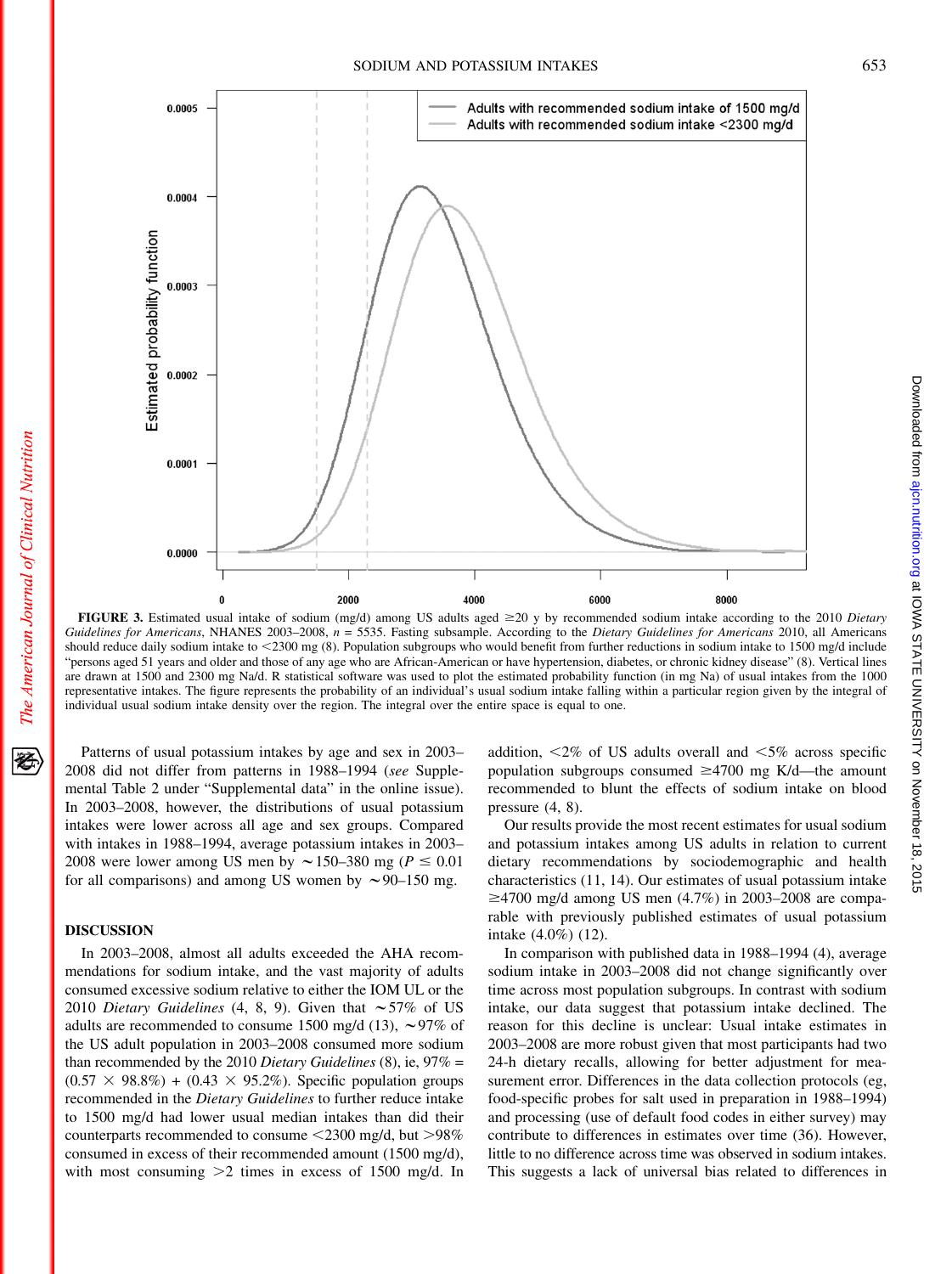# TABLE 3

Distribution of usual daily sodium intake among US adults aged ≥20 y by recommended usual daily sodium intake according to the 2010 Dietary Guidelines for Americans: NHANES 2003-2008<sup>1</sup>

|                                                                       |                        |                   | Usual sodium intake |                   |                                    |                                        |
|-----------------------------------------------------------------------|------------------------|-------------------|---------------------|-------------------|------------------------------------|----------------------------------------|
| Population subgroup:<br>recommended usual<br>sodium intake $(mg/d)^2$ | No. of<br>subjects $3$ | 25th Percentile   | Median              | 75th Percentile   | Subjects consuming<br>$>1500$ mg/d | Subjects consuming<br>$\geq$ 2300 mg/d |
|                                                                       |                        | mg/d              | mg/d                | mg/d              | $\%$                               | $\%$                                   |
| All                                                                   |                        |                   |                     |                   |                                    |                                        |
| 1500 mg/d                                                             | 3810                   | 2649 (2533, 2765) | 3240 (3156, 3324)   | 3919 (3813, 4025) | 98.8 (98.4, 99.2)                  | 86.8 (84.1, 89.5)                      |
| $<$ 2300 mg/d                                                         | 1725                   | 3119 (3027, 3211) | 3752 (3648, 3856)   | 4469 (4349, 4589) | 99.8 (99.7, 99.9)                  | 95.2 (94.2, 96.2)                      |
| Age 20-30 y                                                           |                        |                   |                     |                   |                                    |                                        |
| $1500$ mg/d                                                           | 288                    | 3245 (2988, 3502) | 3905 (3605, 4205)   | 4645 (4290, 5000) |                                    | 96.5 (94.3, 98.8)                      |
| $<$ 2300 mg/d                                                         | 1006                   | 3164 (2988, 3340) | 3818 (3656, 3980)   | 4553 (4326, 4780) | $-4$                               | 95.7 (93.9, 97.6)                      |
| Age 31-50 y                                                           |                        |                   |                     |                   |                                    |                                        |
| 1500 mg/d                                                             | 643                    | 2917 (2761, 3073) | 3562 (3381, 3743)   | 4296 (4075, 4780) | 99.3 (98.9, 99.7)                  | 91.8 (89.2, 94.4)                      |
| $<$ 2300 mg/d                                                         | 1082                   | 3088 (2969, 3207) | 3718 (3578, 3858)   | 4430 (4263, 4597) | 99.7 (99.6, 99.9)                  | 94.8 (93.5, 96.2)                      |
| Age 51-70 y                                                           |                        |                   |                     |                   |                                    |                                        |
| $1500$ mg/d                                                           | 1741                   | 2706 (2629, 2783) | 3254 (3160, 3348)   | 3860 (3766, 3954) | 99.3 (99.0, 99.6)                  | 88.9 (86.7, 91.1)                      |
| $<$ 2300 mg/d                                                         | NA                     | <b>NA</b>         | <b>NA</b>           | <b>NA</b>         | <b>NA</b>                          | <b>NA</b>                              |
| Age $\geq 71$ y                                                       |                        |                   |                     |                   |                                    |                                        |
| $1500$ mg/d                                                           | 988                    | 2178 (2085, 2270) | 2623 (2516, 2730)   | 3136 (3006, 3266) | 97.0 (95.9, 98.1)                  | 68.5 (63.1, 73.8)                      |
| $<$ 2300 mg/d                                                         | NA                     | <b>NA</b>         | <b>NA</b>           | <b>NA</b>         | <b>NA</b>                          | <b>NA</b>                              |
| Men                                                                   |                        |                   |                     |                   |                                    |                                        |
| $1500$ mg/d                                                           | 1935                   | 3119 (3013, 3225) | 3819 (3703, 3935)   | 4624 (4477, 4771) | 99.6 (99.4, 99.8)                  | 94.4 (93.0, 95.8)                      |
| $<$ 2300 mg/d                                                         | 889                    | 3666 (3488, 3844) | 4406 (4267, 4545)   | 5253 (5055, 5451) | $-4$                               | 98.5 (97.9, 99.1)                      |
| Women                                                                 |                        |                   |                     |                   |                                    |                                        |
| $1500$ mg/d                                                           | 1875                   | 2242 (2175, 2309) | 2748 (2675, 2821)   | 3326 (3222, 3430) | 97.0 (96.2, 97.8)                  | 72.3 (69.2, 75.4)                      |
| $<$ 2300 mg/d                                                         | 836                    | 2628 (2526, 2730) | 3165 (3059, 3271)   | 3765 (3643, 3887) | 99.0 (98.6, 99.4)                  | 86.9 (84.0, 89.8)                      |
| Non-Hispanic white                                                    |                        |                   |                     |                   |                                    |                                        |
| $1500$ mg/d                                                           | 1868                   | 2684 (2591, 2777) | 3260 (3167, 3353)   | 3921 (3797, 4045) | 99.3 (98.9, 99.7)                  | 88.3 (96.0, 90.6)                      |
| $<$ 2300 mg/d                                                         | 1006                   | 3215 (3104, 3326) | 3822 (3702, 3942)   | 4506 (4370, 4642) |                                    | 96.7 (95.6, 97.8)                      |
| Non-Hispanic black                                                    |                        |                   |                     |                   |                                    |                                        |
| $1500$ mg/d                                                           | 1079                   | 2612 (2495, 2729) | 3219 (3087, 3351)   | 3920 (3716, 4124) | 98.7 (98.1, 99.2)                  | 85.6 (81.8, 89.3)                      |
| $<$ 2300 mg/d                                                         | NA                     | NA                | <b>NA</b>           | NA                | NA                                 | <b>NA</b>                              |
| Mexican American                                                      |                        |                   |                     |                   |                                    |                                        |
| $1500$ mg/d                                                           | 543                    | 2511 (2324, 2698) | 3136 (2909, 3363)   | 3837 (3559, 4115) | 97.7 (96.4, 99.0)                  | 82.2 (76.7, 87.7)                      |
| $<$ 2300 mg/d                                                         | 487                    | 2841 (2623, 3059) | 3487 (3246, 3728)   | 4210 (3945, 4475) | 99.3 (98.7, 99.8)                  | 90.5 (86.3, 94.7)                      |

<sup>1</sup> Medians, IQRs, and proportions >1500 and  $\geq 2300$  mg/d and 95% CIs for all measures (in parentheses) were estimated from Software for Intake Distribution Estimation for the Windows Operating System (Department of Statistics, Iowa State University) with jackknife replicate weights and were adjusted for interview method (in person or by phone), day of the week, and sex (for all adults and for all stratified analyses, except by sex). NA, not applicable.<br><sup>2</sup> According to the *Dietary Guidelines for Americans* 2010, all Americans should reduce daily sodium intake to  $\lt$ 2300 mg. Population subgroups who

would benefit from further reductions in sodium intake to 1500 mg/d include "persons aged 51 years and older and those of any age who are African-American or have hypertension, diabetes, or chronic kidney disease" (4).<br><sup>3</sup> Sample sizes are unweighted. Fasting subsample only. Excludes pregnant women and individuals missing data on sodium intakes and covariates and

individuals who report being on dialysis.<br> $4$  Does not meet standard of statistical reliability, relative SE >40%.

methods of data collection or coding across foods. Although overall dairy consumption, a good source of potassium, has not changed since 1994, the percentage of adults consuming fluid milk declined from 1977–1978 to 2005–2006 (37, 38). Fruit and vegetable consumption among US adults changed little since 1994 (39). Trends in consumption of unprocessed meats and potassium-containing fruit and vegetables are less well known. Decreased intake of these foods is one possible explanation and highlights the need for monitoring total potassium intake by using biomarkers and its major food sources.

Our study had major strengths and potential limitations. The strengths include the large representative national sample and use of two 24-h dietary recalls on a high proportion of adults with measurement error models to account for within individual

variation in intake. The prevalence of sodium intake  $\geq$ 2300 mg based the initial 24-h recall in US adults aged  $\geq$ 20 y is 73.1% compared with 90.7% based on two 24-h dietary recalls accounting for within-individual variation. Compared with total energy intake from doubly labeled water, energy intake is underestimated by 11% by using the 24-h dietary recall and may underestimate sodium intake because of the correlation between energy and sodium intakes (40, 41). Actual sodium and potassium in foods may be higher or lower than that estimated in the nutrient database. Our estimates exclude sodium from table salt, supplements, and antacids, which account for an estimated 6% of total dietary sodium intake (11, 25), thus underestimating the proportion of US adults with excessive intakes. In 2003–2004 and 2005–2008, the methods for estimating sodium intake from

犵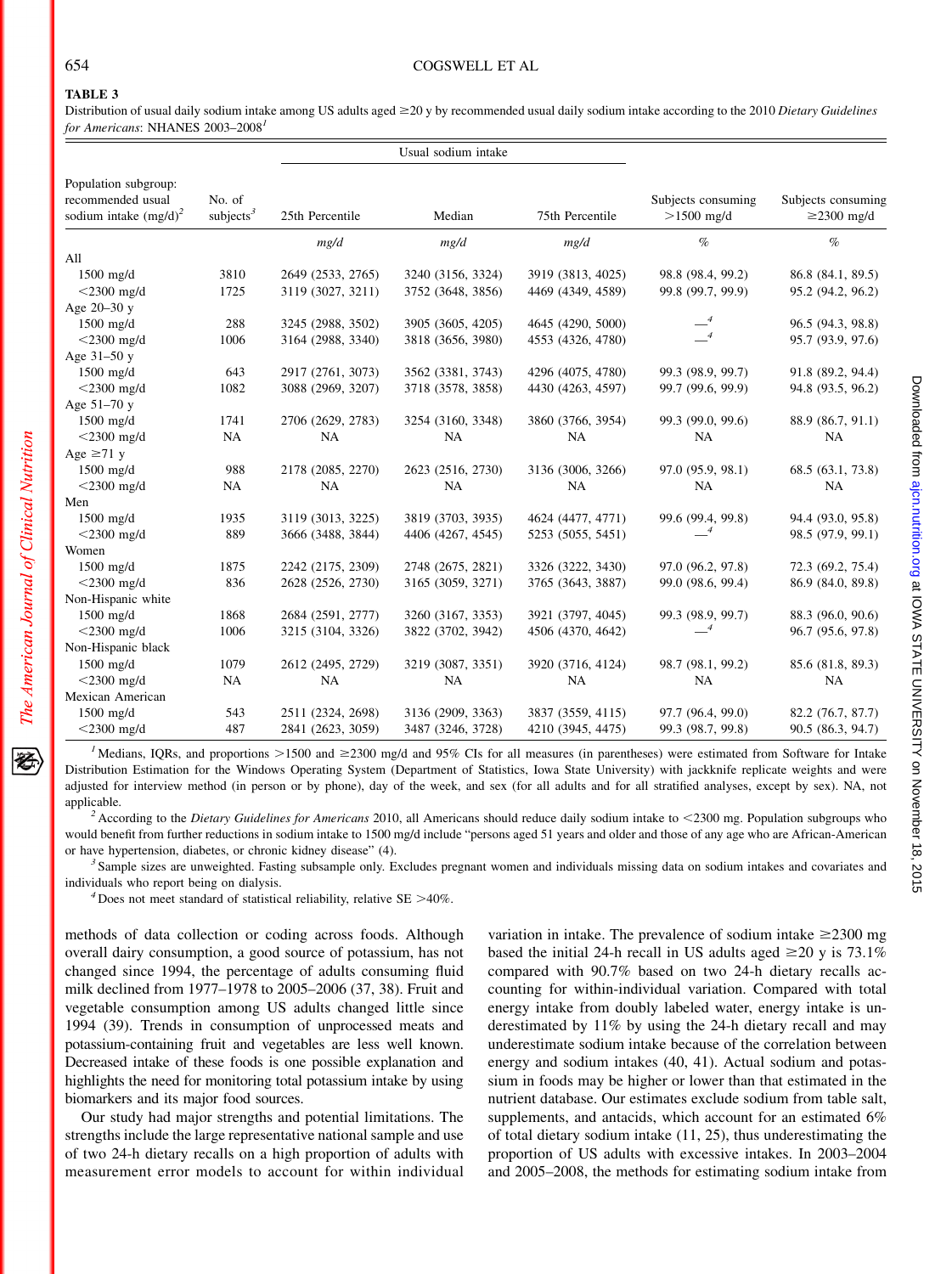#### SODIUM AND POTASSIUM INTAKES 655

Distribution of usual daily potassium intakes among US adults aged  $\geq$ 20 y: NHANES 2003–2008<sup>1</sup>

| Category                            | No. of<br>subjects | 25th Percentile   | Median            | 75th Percentile   | Subjects consuming<br>$\geq$ 4700 mg/d |
|-------------------------------------|--------------------|-------------------|-------------------|-------------------|----------------------------------------|
|                                     |                    | mg/d              | mg/d              | mg/d              | $\%$                                   |
| All                                 | 12,581             | 2164 (2116, 2212) | 2631 (2583, 2679) | 3161 (3111, 3211) | 1.4(1.2, 1.7)                          |
| Age                                 |                    |                   |                   |                   |                                        |
| $20 - 30y$                          | 2161               | 2064 (1954, 2174) | 2502 (2412, 2592) | 3007 (2887, 3127) | 0.8(0.4, 1.2)                          |
| $31 - 50y$                          | 4240               | 2280 (2222, 2338) | 2752 (2688, 2816) | 3285 (3212, 3358) | 1.7(1.3, 2.1)                          |
| $51 - 70y$                          | 3915               | 2196 (2121, 2271) | 2651 (2569, 2733) | 3166 (3077, 3255) | 1.3(0.9, 1.6)                          |
| $\geq 71$ y                         | 2265               | 1984 (1928, 2040) | 2395 (2331, 2459) | 2863 (2783, 2943) | $0.5 (0.2, 0.8)^2$                     |
| Sex                                 |                    |                   |                   |                   |                                        |
| Male                                | 6379               | 2524 (2472, 2576) | 3037 (2985, 3089) | 3632 (3577, 3687) | 4.7(4.0, 5.3)                          |
| Female                              | 6202               | 1859 (1818, 1902) | 2279 (2231, 2327) | 2754 (2699, 2809) | 0.3(0.2, 0.5)                          |
| Race-ethnicity                      |                    |                   |                   |                   |                                        |
| Non-Hispanic white                  | 6435               | 2221 (2161, 2281) | 2712 (2651, 2773) | 3269 (3207, 3331) | 1.9(1.5, 2.2)                          |
| Non-Hispanic black                  | 2551               | 1781 (1728, 1834) | 2193 (2129, 2257) | 2672 (2582, 2762) | $\boldsymbol{\beta}$                   |
| Mexican American                    | 2357               | 2135 (2050, 2220) | 2586 (2489, 2683) | 3101 (2991, 3211) | 0.9(0.4, 1.4)                          |
| Other                               | 1238               | 2081 (2016, 2146) | 2521 (2445, 2597) | 3036 (2942, 3130) | 1.0(0.6, 1.4)                          |
| Household income <sup>4</sup>       |                    |                   |                   |                   |                                        |
| $\leq$ 130% Federal poverty index   | 3317               | 1922 (1832, 2012) | 2392 (2321, 2463) | 2949 (2853, 3045) | 1.4(0.8, 2.0)                          |
| $>130\%$ Federal poverty index      | 8497               | 2230 (2183, 2277) | 2688 (2638, 2738) | 3205 (3150, 3260) | 1.2(1.0, 1.5)                          |
| Education                           |                    |                   |                   |                   |                                        |
| <12 y                               | 3620               | 1962 (1864, 2060) | 2415 (2347, 2483) | 2941 (2793, 3089) | 1.0(0.4, 1.6)                          |
| 12 y or GED                         | 3108               | 2085 (2032, 2138) | 2537 (2482, 2592) | 3053 (2985, 3121) | 1.1(0.6, 1.5)                          |
| $>12$ y                             | 5853               | 2288 (2229, 2347) | 2748 (2686, 2810) | 3266 (3202, 3330) | 1.5(1.1, 1.8)                          |
| BMI                                 |                    |                   |                   |                   |                                        |
| $<$ 18.5 kg/m <sup>2</sup>          | 189                | 2021 (1786, 2256) | 2613 (2337, 2889) | 3298 (2945, 3651) | $\overline{\phantom{0}3}$              |
| 18.5–24.9 kg/m <sup>2</sup>         | 3547               | 2160 (2086, 2234) | 2651 (2574, 2728) | 3214 (3135, 3293) | 1.8(1.4, 2.3)                          |
| 25.0–29.9 kg/m <sup>2</sup>         | 4405               | 2221 (2142, 2300) | 2686 (2613, 2759) | 3218 (3135, 3301) | 1.6(1.0, 2.3)                          |
| $\geq$ 30.0 kg/m <sup>2</sup>       | 4440               | 2115 (2033, 2197) | 2554 (2491, 2617) | 3048 (2967, 3129) | 0.7(0.4, 1.0)                          |
| Hypertension status <sup>5</sup>    |                    |                   |                   |                   |                                        |
| Hypertension                        | 4867               | 2098 (2047, 2149) | 2546 (2486, 2606) | 3057 (2987, 3127) | 1.0(0.8, 1.3)                          |
| Prehypertension                     | 3228               | 2290 (2237, 2343) | 2756 (2699, 2813) | 3283 (3217, 3349) | 1.5(1.0, 1.9)                          |
| No hypertension                     | 4486               | 2150 (2072, 2228) | 2613 (2539, 2687) | 3144 (3055, 3233) | 1.4(0.9, 1.9)                          |
| Diabetes diagnosis <sup>6</sup>     |                    |                   |                   |                   |                                        |
| Yes                                 | 1471               | 2051 (1979, 2123) | 2486 (2401, 2571) | 2982 (2871, 3094) | $0.9(0.3, 1.5)^2$                      |
| N <sub>o</sub>                      | 11,110             | 2174 (2124, 2224) | 2644 (2594, 2694) | 3178 (3127, 3229) | 1.4(1.2, 1.7)                          |
| Chronic kidney disease <sup>7</sup> |                    |                   |                   |                   |                                        |
| Yes                                 | 2546               | 1982 (1915, 2049) | 2408 (2330, 2486) | 2895 (2805, 2985) | $0.7 (0.3, 1.1)^2$                     |
| No                                  | 10,035             | 2197 (2144, 2250) | 2670 (2617, 2723) | 3208 (3151, 3265) | 1.5(1.2, 1.9)                          |

<sup>1</sup> Medians, IQRs, and proportions  $\geq 4700$  mg/d and 95% CIs for all measures (in parentheses) were estimated from Software for Intake Distribution Estimation for the Windows Operating System (Department of Statistics, Iowa State University) with jackknife replicate weights and were adjusted for interview method (in person or by phone), day of the week, and age (continuous), sex, and race-ethnicity group, as possible. Sample sizes are unweighted. Pregnant women and individuals missing data on potassium intakes or covariates were excluded. GED, general equivalency diploma.<br>
<sup>2</sup> Estimate may be unreliable, relative SE >30% but ≤40%.<br>
<sup>3</sup> Does not meet standard of st

<sup>5</sup> Hypertension was defined as a mean systolic blood pressure  $\geq$ 140 mm Hg, a mean diastolic blood pressure  $\geq$ 90 mm Hg, or self-reported use of antihypertensive medication (25, 26). Prehypertension was defined as a mean systolic blood pressure 120–139 mm Hg or a mean diastolic blood pressure 80–89 mm Hg (26). Normal blood pressure was defined as a mean systolic blood pressure <120 mm Hg and a mean diastolic blood pressure <80 mm Hg. Mean blood pressure was estimated from up to 3 readings on a single occasion. <sup>6</sup> Diabetes was defined by self-reported diagnosis by a health care provider.

<sup>7</sup> Chronic kidney disease was defined as an estimated glomerular filtration rate  $\leq 60$  mL  $\cdot$  min<sup>-1</sup>  $\cdot$  1.73 m<sup>-2</sup> or a urinary albumin/creatinine ratio  $>$ 30 mg/g (27, 28).

drinking water differed. However, it is doubtful that this affected our results, because the estimated mean sodium intake from drinking water among US adults in 2003–2004 was 37 mg,  $\sim$  1% of total intake. Nonresponse bias may result in an over- or underestimate of the usual daily intake of sodium and potassium; estimates of dietary intake are weighted to account for nonresponse, which reduces the possibility of bias; however, in the overall analysis, approximately an additional 10% of the sample was excluded because of missing information on covariates. Usual sodium and potassium intakes did not differ meaningfully with and without these individuals in the analyses.

Our results emphasize how the vast majority of US adults consume sodium in far excess of recommendations, even without added table salt, and confirm that previous advice to avoid salt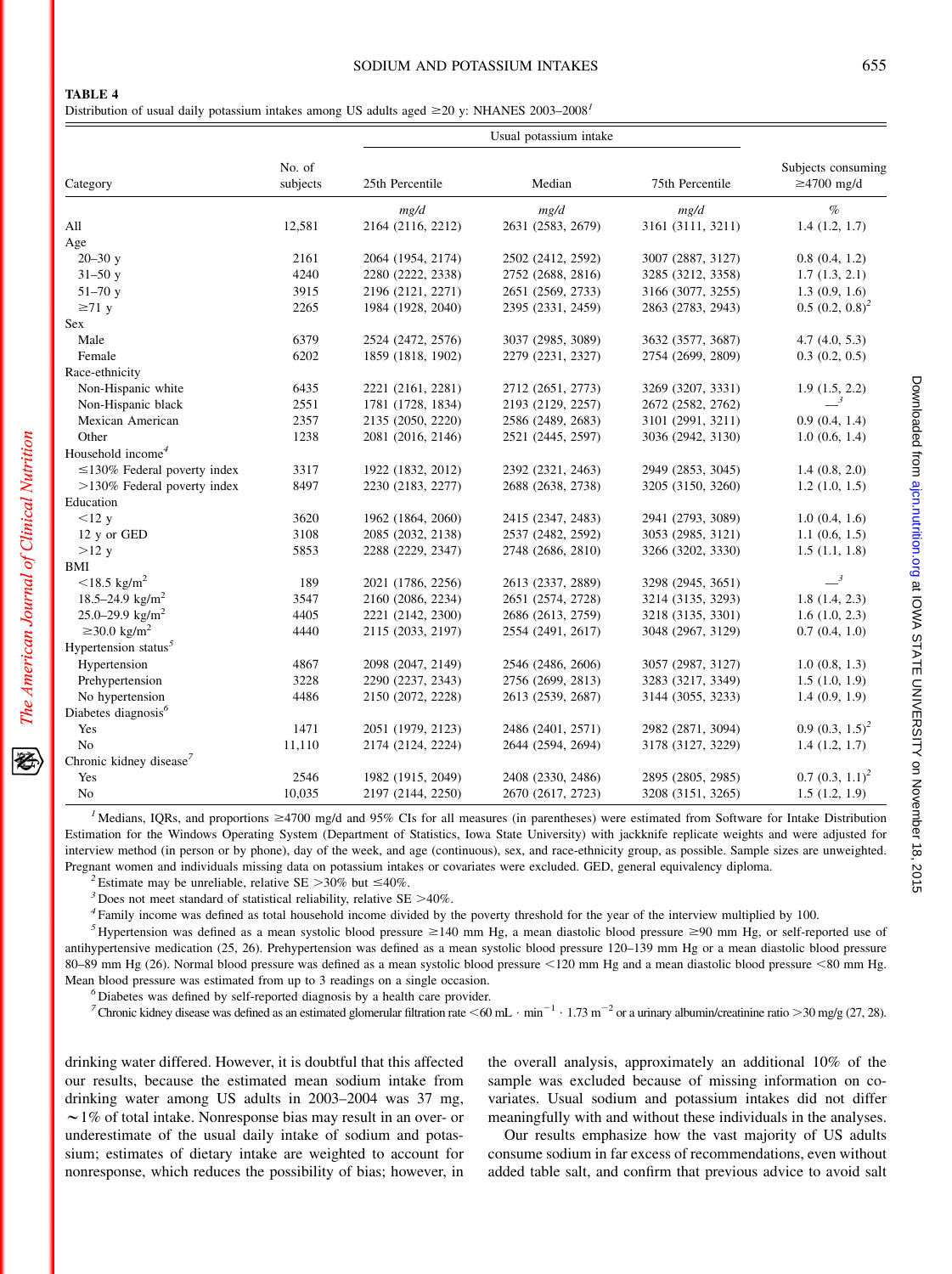## 656 COGSWELL ET AL

remains an inefficient way of controlling sodium intake at the population levels. Indeed, despite decades of US consumer-based education initiatives, most US adults do not meet national guidelines for limiting sodium intake or for adequate potassium intake regardless of sociodemographic and health characteristics. Greater than 75% of sodium intake is from packaged and restaurant foods (11, 25), which makes it difficult for individuals to reduce their own sodium intake (4, 8). In 2010, the IOM outlined primary and interim strategies for reducing sodium intake (11). The primary recommended strategy is for the FDA to set mandatory national standards for the sodium content of foods. Public comments on this and other strategies were recently solicited by the FDA and the USDA's Food Safety Inspection Service (42). The interim strategy is for the food industry to act voluntarily to reduce sodium in packaged and restaurant foods. Food procurement and labeling policies at the national, state, and local levels are additional strategies to reduce sodium intake in the US population (43–47). Recent data suggest that most US adult consumers want to reduce their sodium intake and agree with policies to reduce sodium in manufactured and restaurant foods (43). In addition, the minority of US adults with adequate potassium intakes suggests the value of ongoing efforts to change the food environment and improve the accessibility of unprocessed low-fat meats, low-fat dairy products, and fresh fruit and vegetables that are usually good sources of potassium (48).

Furthermore, a common eating pattern recommended to prevent or treat hypertension, the Dietary Approaches to Stop Hypertension (DASH) eating pattern, emphasizes the consumption of fruit, vegetables, and fat-free or low-fat milk and milk products and has targets of 2300 and 4700 mg for sodium and potassium, respectively (48). Although a DASH diet with 2300 mg Na/d was effective at lowering blood pressure, a DASH diet with 1500 mg Na/d and 4700 mg K/d resulted in a further decrease in blood pressure and is recommended for specific population subgroups, including individuals with, or at risk of, hypertension (5, 8, 49). In our study, adults at risk of hypertension, ie, with prehypertension, consumed more sodium than did adults with hypertension, comparable to or slightly greater than the amount consumed by adults without hypertension, which suggests the need for enhanced counseling for this group. Reductions in sodium across the food supply coupled with increased access and availability of fruit and vegetables should make it more feasible for people with, or at risk of, hypertension to adopt the DASH and other low-sodium, high-potassium diets.

Reducing the average dietary sodium intake by 400 mg/d is estimated to save up to \$7 billion in US health care costs annually (50). Regardless of recommended limits for sodium intake and sociodemographic and health characteristics, the vast majority of US adults consume too much sodium and too little potassium. Even small shifts in the distributions of intake could increase the proportion of US adults who meet the current dietary recommendations, decrease hypertension, and reduce the associated health care costs.

The authors' responsibilities were as follows—MEC: had full access to all of the data in the study and had primary responsibility for the integrity of the data, the accuracy of the data analysis, and the final content; MEC, ZZ, JPG, EVK, SHS, ALC, and AJM: conceived and designed the study; MEC, ZZ, QY, and ALC: performed the statistical analysis; MEC and ZZ: drafted the manuscript; and MEC, ZZ, ALC, JPG, SHS, EVK, QY, and AJM: critically revised the manuscript for important intellectual content. No conflicts of interest were reported.

#### REFERENCES

- 1. Lawes CM, Vander Hoorn S, Rodgers A for the International Society of Hypertension. Global burden of blood-pressure-related disease, 2001. Lancet 2008;371:1513–8.
- 2. Law MR, Morris JK, Wald NJ. Use of blood pressure lowering drugs in the prevention of cardiovascular disease: meta-analysis of 147 randomised trials in the context of expectations from prospective epidemiologic studies. BMJ 2009:338;b1665.
- 3. Lewington S, Clarke R, Qizilbash N, Peto R. Collins R for the Prospective Studies Collaboration. Age-specific relevance of usual blood pressure to vascular mortality: a meta-analysis of individual data for one million adults in 61 prospective studies. Lancet 2002;360:1903–13.
- 4. Institute of Medicine. Dietary reference intakes for water, potassium, sodium, chloride, and sulfate. Washington, DC: The National Academies Press, 2005.
- 5. Sacks FM, Svetkey LP, Vollmer WM, Appel LJ, Bray GA, Harsha D, Obarzanek E, Conlin PR, Miller ER III, Simons-Morton DG, et al. Effects on blood pressure of reduced dietary sodium and the Dietary Approaches to Stop Hypertension (DASH) diet. N Engl J Med 2001; 344:3–10.
- 6. Morris RC Jr, Schmidlin O, Freassetto LA, Sebastian A. Relationship and interaction between sodium and potassium. J Am Coll Nutr 2006; 25:262S–70S.
- 7. Morris RC Jr, Sebastian A, Forman A, Tanaka M, Schmidlin O. Normotensive salt sensitivity: effects of race and dietary potassium. Hypertension 1999;33:18–23.
- 8. US Department of Health and Human Services, USDA. Dietary guidelines for Americans, 2010. 7th ed. Washington, DC: USDA, 2011.
- 9. Lloyd-Jones DM, Hong Y, Labarthe D, Mozzaffarian D, Appel LJ, Van Horn L, Greenlund K, Daniels S, Nichol G, Tomaselli GF, et al. Defining and setting national goals for cardiovascular health promotion and disease reduction, the American Heart Association's Strategic Impact Goal through 2020 and beyond. Circulation 2010;121:586–613.
- 10. USDA, Agricultural Research Service. 2010. Nutrient intakes from food. Mean amounts consumed per individual, by gender and age. What we eat in America, NHANES 2007–2008. Updated 14 April 2011. Available from: www.ars.usda.gov/ba/bhnrc/fsrg (cited 10 August 2011).
- 11. Institute of Medicine. Strategies to reduce sodium intake in the United States. Washington, DC: The National Academies Press, 2010.
- 12. US Department of Health and Human Services, CDC. Healthy people 2010. Progress review focus area 19–nutrition and overweight. Calcium, sodium and potassium tables. Updated 14 October 2009. Available from: http://www.cdc.gov/nchs/healthy\_people/hp2010/focus\_areas/fa19\_nutrition2.htm (cited 10 August 2011).
- 13. CDC. Dietary sodium intake compared with recommended intake, United States, 2005-2008. MMWR Morb Mortal Wkly Rep 2011;60: 1413–7.
- 14. USDA, Agricultural Research Service. What we eat in America. Food Surveys Research Group. Data Tables. 2005–2006. Usual nutrient intakes, sodium. Available from: http://www.ars.usda.gov/SP2UserFiles/ Place/12355000/pdf/0506/usual\_nutrient\_intake\_sodium\_2003-06.pdf (cited 20 September 2011).
- 15. Thompson FE, Subar AF. Dietary assessment methodology. In: Coulston AM, Boushey CJ, eds. Nutrition in prevention and treatment of disease. 2nd ed. San Diego, CA: Academic Press, 2008.
- 16. Carriquiry AL, Camano-Garcia G. Evaluation of dietary intake data using the tolerable upper intake levels. J Nutr 2006;136:507S–13S.
- 17. Dodd KW, Guenther PM, Freedman LS, Subar AF, Kipnis V, Midthune D, Tooze JA, Krebs-Smith SM. Statistical methods for estimating usual intake of nutrients and foods: a review of the theory. J Am Diet Assoc 2006;106:1640–50.
- 18. Carriquiry AL. Estimation of usual intake distributions of nutrients and foods. J Nutr 2003;133:601S–8S.
- 19. CDC, National Center for Health Statistics. National Health and Nutrition Examination Survey data. Hyattsville, MD: US Department of Health and Human Services, CDC, 2003–2004. Updated 14 May 2010. Available from: http://www.cdc.gov/nchs/nhanes/nhanes2003-2004/ nhanes\_03\_04.htm (cited 13 August 2011).
- 20. CDC, National Center for Health Statistics. National Health and Nutrition Examination Survey data. Hyattsville, MD: US Department of Health and Human Services, CDC, 2005–2006. Updated 29 April 2011. Available from: http://www.cdc.gov/nchs/nhanes/nhanes2005-2006/nhanes05\_06.htm (cited 13 August 2011).

资